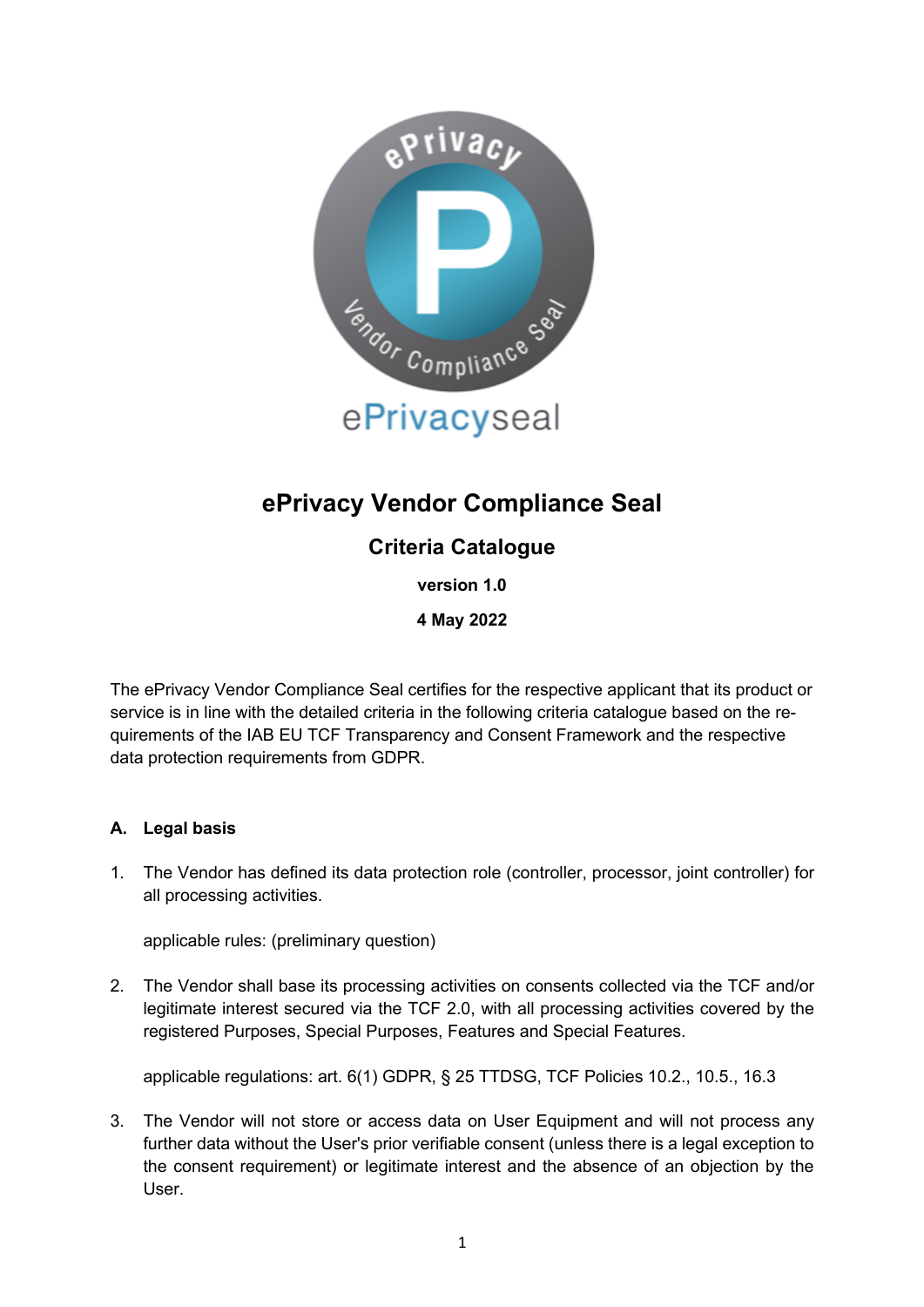applicable regulations: art. 6(1) GDPR, § 25 TTDSG, TCF Policies 16.1., 16.2., 16.8., 16.9.

4. If the Vendor is a processor, it has entered into a proper contract processing agreement with the controller; if it is a joint controller, it has entered into a proper corresponding agreement with the controller.

applicable provisions: art. 26, 28 GDPR

- 5. The Vendor will only process automatically sent device properties for identification purposes without a corresponding indication in the Global Vendor List in order to use them for security purposes, fraud prevention and error detection and if
	- the Vendor has carried out a data protection impact assessment,
	- the Vendor limits data processing to what is necessary,
	- the Vendor complies with reasonable retention periods, and
	- the data collected in this context is not used for any other purpose.

applicable regulations: TCF Policies 16.11.

6. The Vendor shall not process any data for a Special Feature without the User's prior, appropriate and verifiable consent by means of a corresponding signal.

applicable regulations: TCF Policies 16.12.

- 7. The Vendor will only process Precise Geodata without the User's consent if it is either immediately rendered imprecise and the Precise Geodata is not processed for any other purpose, or to use it for security, anti-fraud and error detection purposes and if
	- the Vendor has carried out a data protection impact assessment,
	- the Vendor limits the data processing to what is necessary,
	- the Vendor complies with reasonable retention periods, and
	- the data collected in this context is not used for any other purpose.

applicable regulations: TCF Policies 16.13.

- 8. The Vendor collects device characteristics for identification purposes without the User's consent only for security, anti-fraud and error detection purposes and if
	- the Vendor has conducted a data protection impact assessment,
	- the Vendor limits data processing to what is necessary,
	- the Vendor complies with reasonable retention periods, and
	- the data collected in this context is not used for any other purpose.

applicable regulations: TCF Policies 16.14.

9. The Vendor shall only transfer personal data to another Vendor if the latter has a legal basis for their processing by means of a corresponding signal.

applicable regulations: TCF Policies 16.15.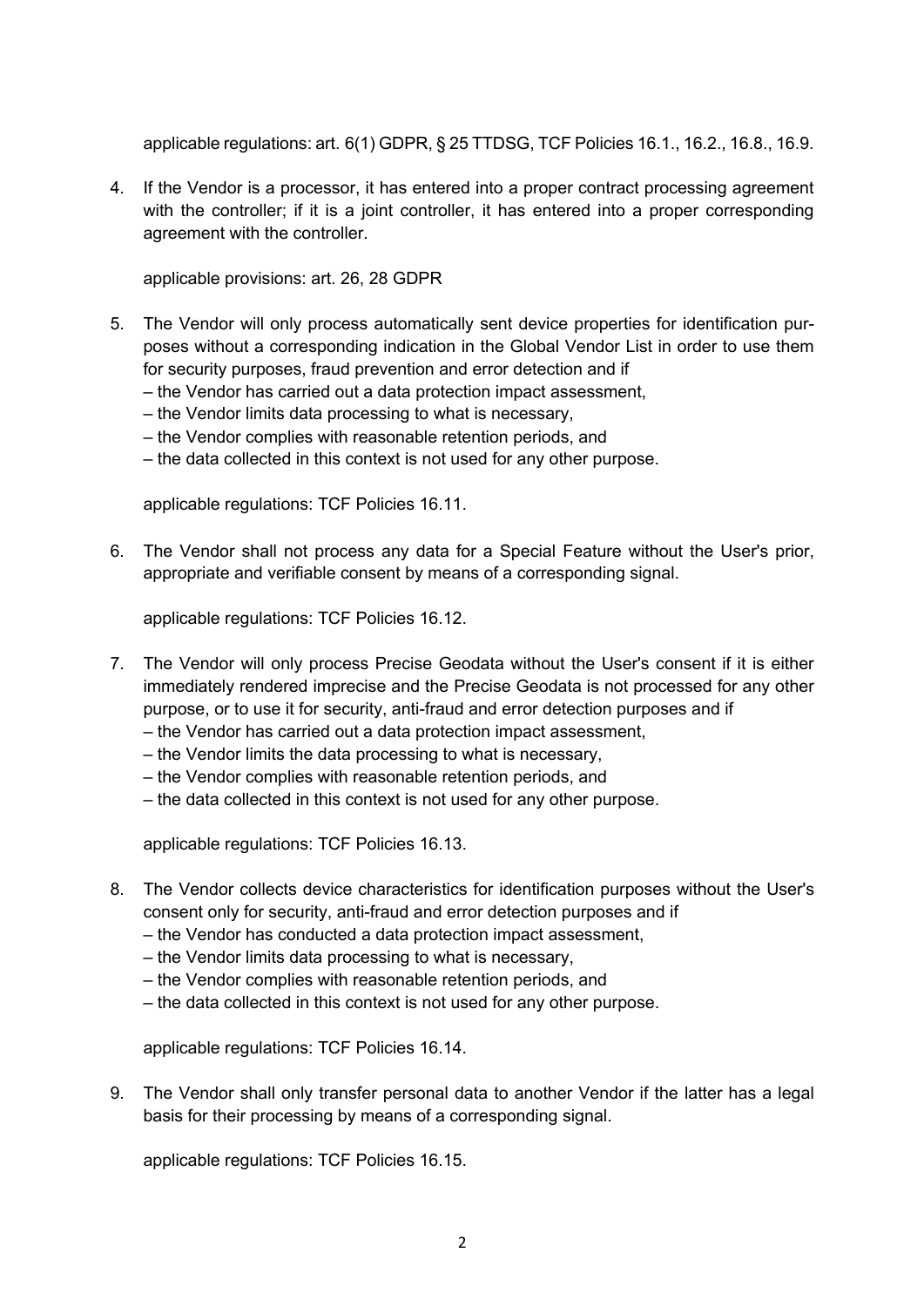10. The Vendor shall only transfer personal data to a third party outside TCF 2.0 if the third party has a legal basis for processing it.

applicable regulations: TCF Policies 16.16.

#### **B. Transparency and data subject rights**

11. The Vendor has a full, legally compliant, easily accessible, public privacy policy on its website.

applicable regulations: art. 12, 13, 14 GDPR, TCF Policies 10.3.

12. The Vendor has publicly confirmed its participation in TCF 2.0 and its compliance with the policies by stating the Vendor ID, for example in a privacy policy.

applicable regulations: TCF Policies 11.2.

13. The Vendor has a process for dealing with data subject rights.

applicable provisions: art. 15 et seqq. GDPR

#### **C. Data security**

14. The Vendor has implemented sufficient technical and organisational measures for data security.

applicable provisions: art. 25, 32 GDPR

#### **D. Documentation**

15. The Vendor shall keep a register of its processing activities.

applicable provisions: art. 30 GDPR

16. The Vendor has appointed a data protection officer and registered them with the supervisory authority.

applicable provisions: art. 37 GDPR

17. The Vendor has carried out a threshold analysis and, if positive, a data protection impact assessment.

applicable provisions: art. 35 GDPR

#### **E. International data transfers**

18. If an (onward) transfer (or (potential) access to) unencrypted personal data to/from a non– EEA country without an adequacy decision, such as the United States, takes place on the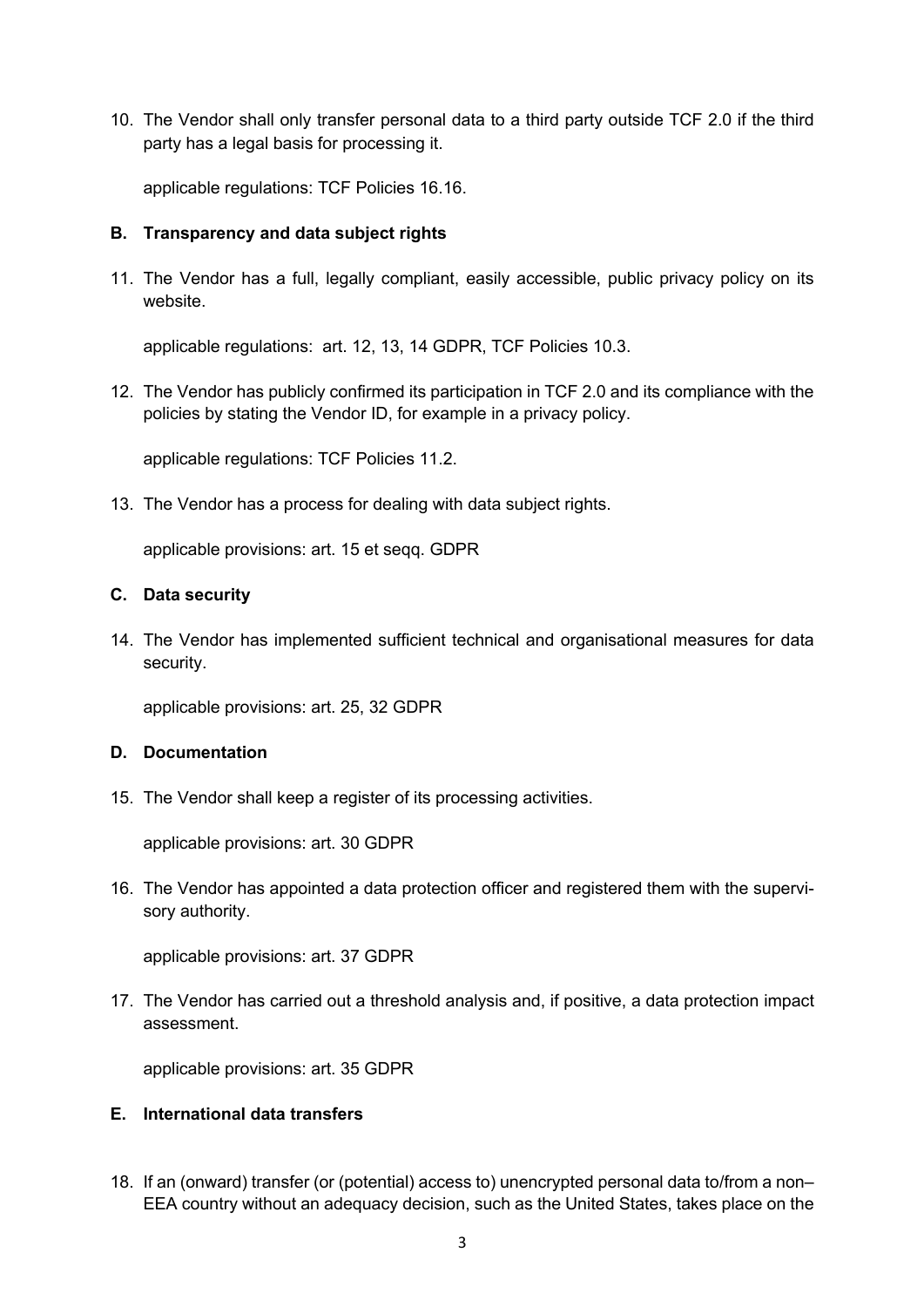basis of the standard contractual clauses, (1) no law applies to any of the data recipients that obliges the recipient to hand over the data or the key without adequate legal protection for the data subjects OR (2) additional measures are taken to ensure an adequate level of data protection AND a transfer impact assessment has been carried out.

applicable provisions: art. 46 para. 2 lit. c GDPR

#### **F. Handling TCF signals**

19. The Vendor shall comply with the Specifications, in particular it shall record or pass on Signals in the specified technical formats.

applicable regulations: TCF Policies 12.1.

20. When processing data according to the TCF 2.0, the Vendor only processes signals from CMPs that comply with the Policies, in particular that are registered with IAB Europe and have publicly confirmed compliance.

applicable regulations: TCF Policies 13.1.

21. The Vendor processes data according to the signals received from the CMPs. The Vendor only processes signals in real time and not stored signals.

applicable regulations: TCF Policies 13.3.

22. Signals that the Vendor cannot process are interpreted as a lack of authority to process data.

applicable regulations: TCF Policies 13.4.

23. If the signal is not sufficient, the Vendor does not process any data.

applicable regulations: TCF Policies 13.5.

24. The Vendor does not create any signals itself, but only processes and transmits unchanged signals of a CMP.

applicable regulations: TCF Policies 13.6.

25. The Vendor receives signals according to the Specifications and using the API.

applicable regulations: TCF Policies 13.7.

26. When processing data in accordance with TCF 2.0, the Vendor shall only process data from Publishers who comply with the Policies, in particular who have publicly confirmed their compliance.

applicable regulations: TCF Policies 14.1.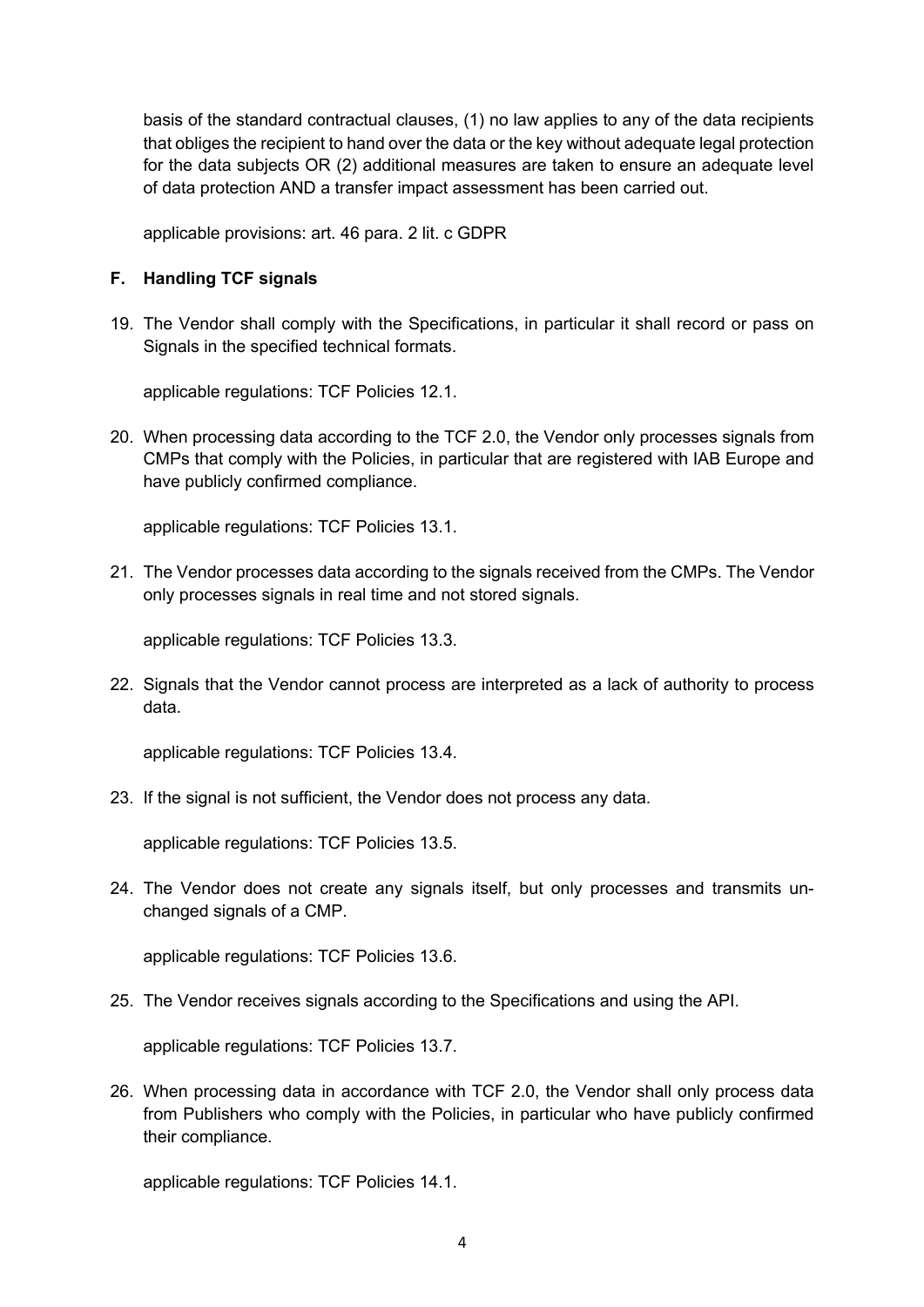27. The Vendor observes contractual obligations towards the Publishers, even if a signal may permit further data processing.

applicable regulations: TCF Policies 14.3.

28. The data processing software used by the Vendor (including scripts and tags) is configured to comply with the Specifications and the Policies, in particular that no data is processed without a verifiable legal basis by an appropriate signal and no data is stored or accessed on User Equipment without verifiable prior consent by an appropriate signal, unless there is an exception to the consent requirement.

applicable regulations: TCF Policies 14.4.

29. The Vendor shall update data processing software (including scripts and tags) provided by other Vendors as necessary to comply with the Specifications and Policies.

applicable regulations: TCF Policies 14.5.

30. If necessary, the Vendor forwards signals from a CMP or another Vendor to other Vendors.

applicable regulations: TCF Policies 14.6.

31. The Vendor shall keep records of consents where required by the Policies and Specifications.

applicable regulations: art. 7(1) GDPR, TCF Policies 15.1.

32. The Vendor shall keep records of user IDs, timestamps and signals received for the duration of the data processing.

applicable regulations: art. 7(1) GDPR, TCF Policies 15.2.

#### **G. TCF registration and procedure**

33. The Vendor is registered as a Vendor with IAB Europe in accordance with TCF 2.0.

applicable regulations: TCF Policies 10.1.

34. The Vendor has disclosed its legal structure and its ability to maintain its services and compliance with the Policies to IAB Europe.

applicable regulations: TCF Policies 10.4.

35. The Vendor has provided complete and accurate information when registering with IAB Europe, in particular on the Purposes, Special Purposes, Features and Special Features of its processing activities, the relevant legal basis, and the storage of or access to data on user devices. These details are recorded in the Global Vendor List.

applicable regulations: TCF Policies 10.2., 10.5., 16.4.–16.7., 16.10.